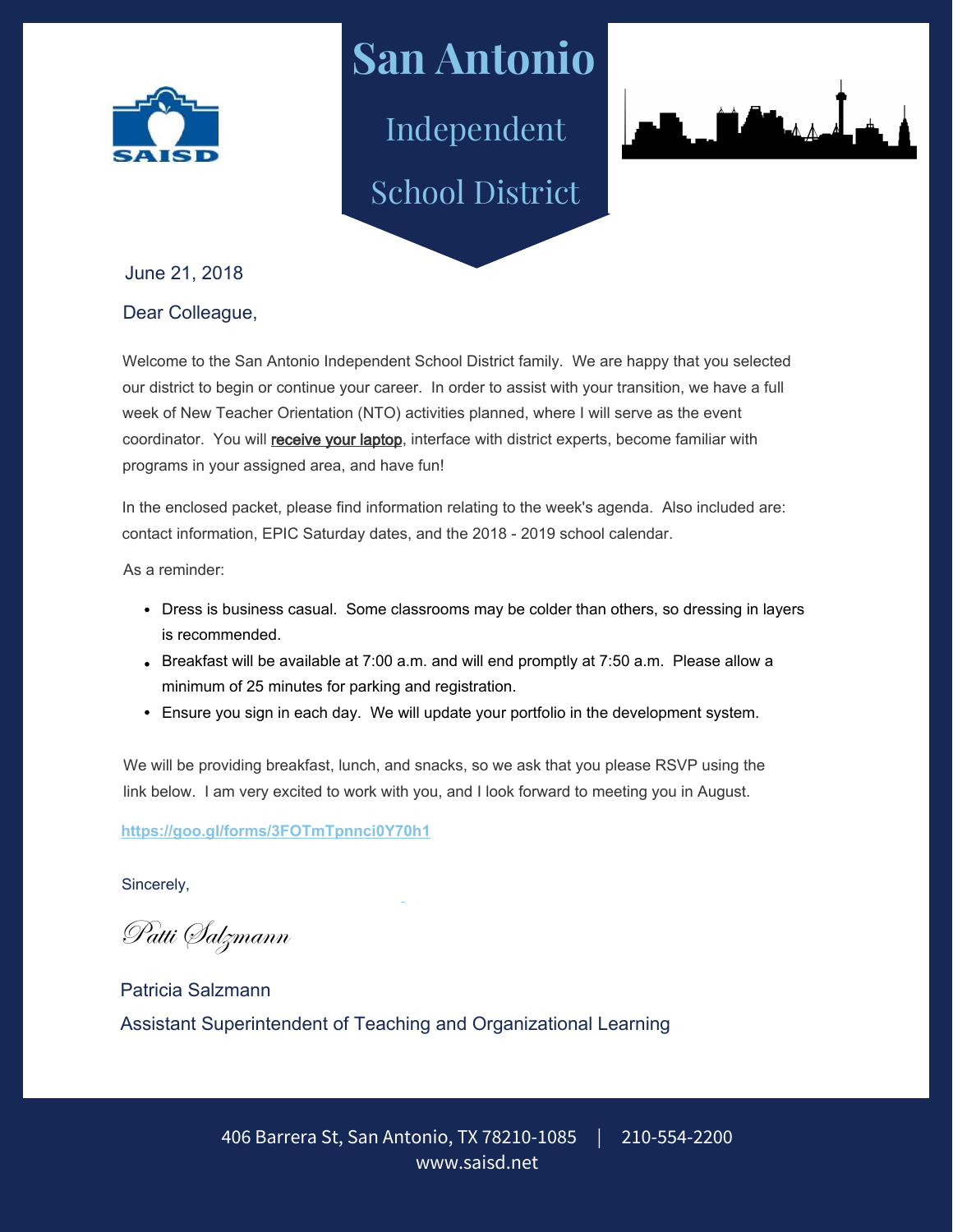|                                              | New Teacher Orientation                                                             |                          |                                                                 |                                                                                                                                          |
|----------------------------------------------|-------------------------------------------------------------------------------------|--------------------------|-----------------------------------------------------------------|------------------------------------------------------------------------------------------------------------------------------------------|
| 5 - Day Schedule<br>July 30 - August 3, 2018 |                                                                                     |                          |                                                                 | وأعمدته الباري والمرا                                                                                                                    |
| <b>Date</b>                                  | <b>Topic</b>                                                                        | <b>Time</b>              | <b>Location</b>                                                 | <b>Meals</b>                                                                                                                             |
| Monday,<br>July 30                           | Registration,<br>Opening Ceremony,<br><b>T-TESS Training</b><br>Laptop Distribution | 8:00 a.m. $-$ 4:30 p.m.  | <b>Highlands High School</b><br>Auditorium<br>3118 Elgin Ave    | <b>Breakfast &amp; Lunch Provided</b>                                                                                                    |
| Tuesday,<br>July 31                          | <b>Ensuring Engaging</b><br>Instruction                                             | $8:00$ a.m. $-4:30$ p.m. | <b>Highlands High School</b><br>Main Building<br>3118 Elgin Ave | <b>Breakfast &amp; Lunch Provided</b>                                                                                                    |
| Wednesday,<br>August 1                       | Curriculum and Instruction                                                          | $8:00$ a.m. $-4:30$ p.m. | <b>Highlands High School</b><br>Auditorium<br>3118 Elgin Ave    | <b>Breakfast &amp; Lunch Provided</b>                                                                                                    |
| Thursday,<br>August 2                        | Positive Behavior<br>Supports                                                       | $8:00$ a.m. $-4:30$ p.m. | <b>Highlands High School</b><br>Main Building<br>3118 Elgin Ave | <b>Breakfast Provided</b><br>Luncheon with the Board of<br>Trustees, Superintendent,<br><b>Executive Staff, and</b><br><b>Principals</b> |
| Friday,<br><b>August 3</b>                   | Determined by Campus                                                                | $8:00$ a.m. $-4:30$ p.m. | Home Campus                                                     | Determined by Campus                                                                                                                     |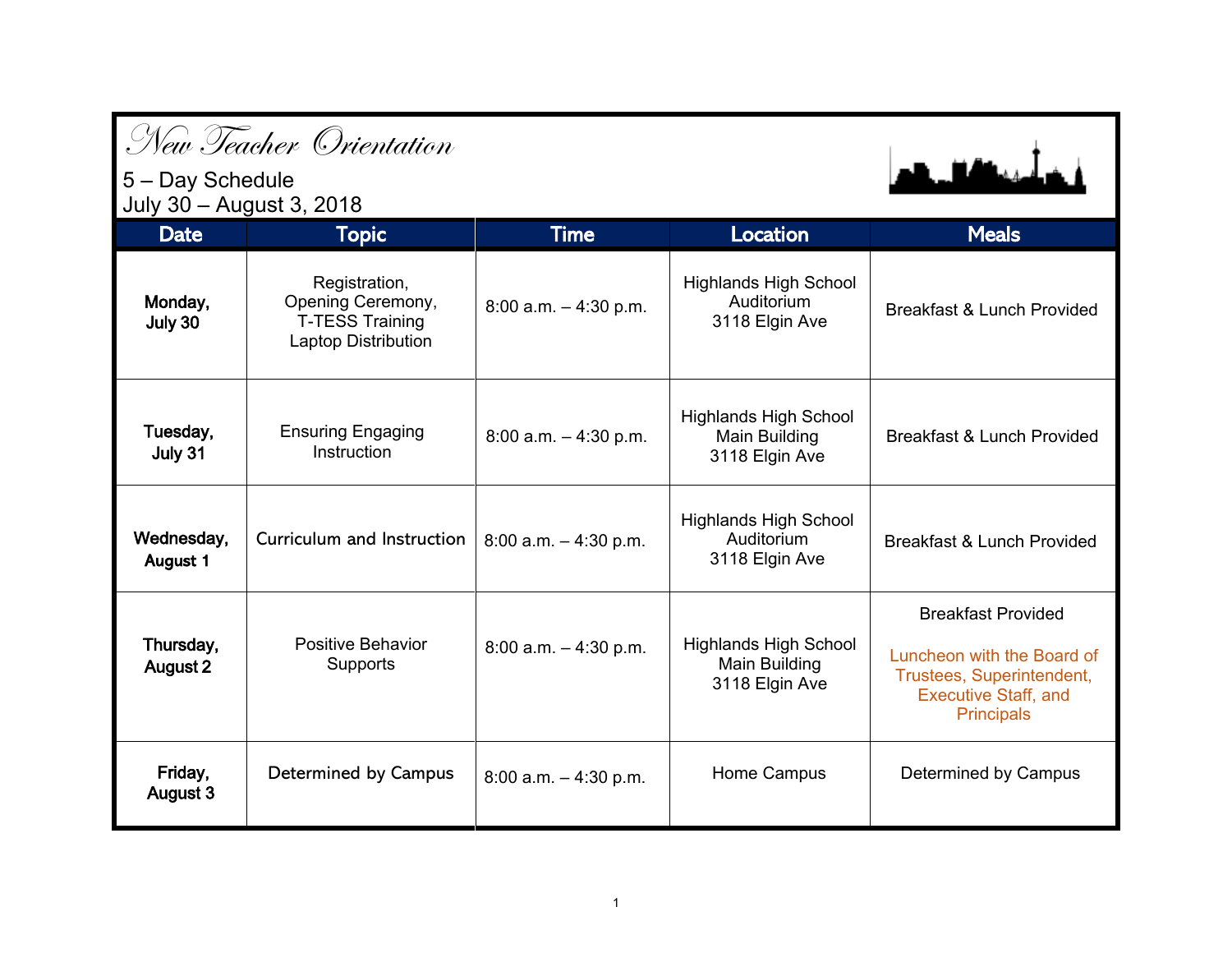| Contact Information                                                                  |                                                                                      |                                             |              |                         |
|--------------------------------------------------------------------------------------|--------------------------------------------------------------------------------------|---------------------------------------------|--------------|-------------------------|
| <b>For Questions</b>                                                                 | <b>Contact</b>                                                                       | <b>Department</b>                           | <b>Phone</b> | <b>Email Address</b>    |
| <b>New Teacher</b><br><b>Orientation, Curriculum</b><br>and Instruction              | Patti Salzmann<br>Assistant<br>Superintendent                                        | Teaching and<br>Organization<br>al Learning | 210-554-2523 | psalzmann1@saisd.net    |
| New Teacher Orientation                                                              | Graciela Cabello<br>Administrative<br>Assistant                                      | Teaching and<br>Organization<br>al Learning | 210-554-2520 | gcabello1@saisd.net     |
| <b>New Teacher</b><br><b>Orientation and EPIC</b><br>Saturday                        | Lus Zoch<br>Professional<br>Development<br>Coordinator                               | Office of<br>Professional<br>Learning       | 210-554-2620 | Izoch@saisd.net         |
| <b>Texas Teacher</b><br><b>Evaluation and Support</b><br>System (T-TESS)<br>Training | <b>Jill Rhodes Pruin</b><br><b>Director</b><br><b>Educator Quality</b>               | <b>Talent Management</b>                    | 210-554-2630 | irhosespruin1@saisd.net |
| <b>Emails for SAISD</b>                                                              | <b>Margaret Eck</b><br>Director of<br>Compensation &<br><b>Systems</b><br>Management | <b>Human Resources</b>                      | 210-299-5606 | meck1@saisd.net         |

**Contact** Information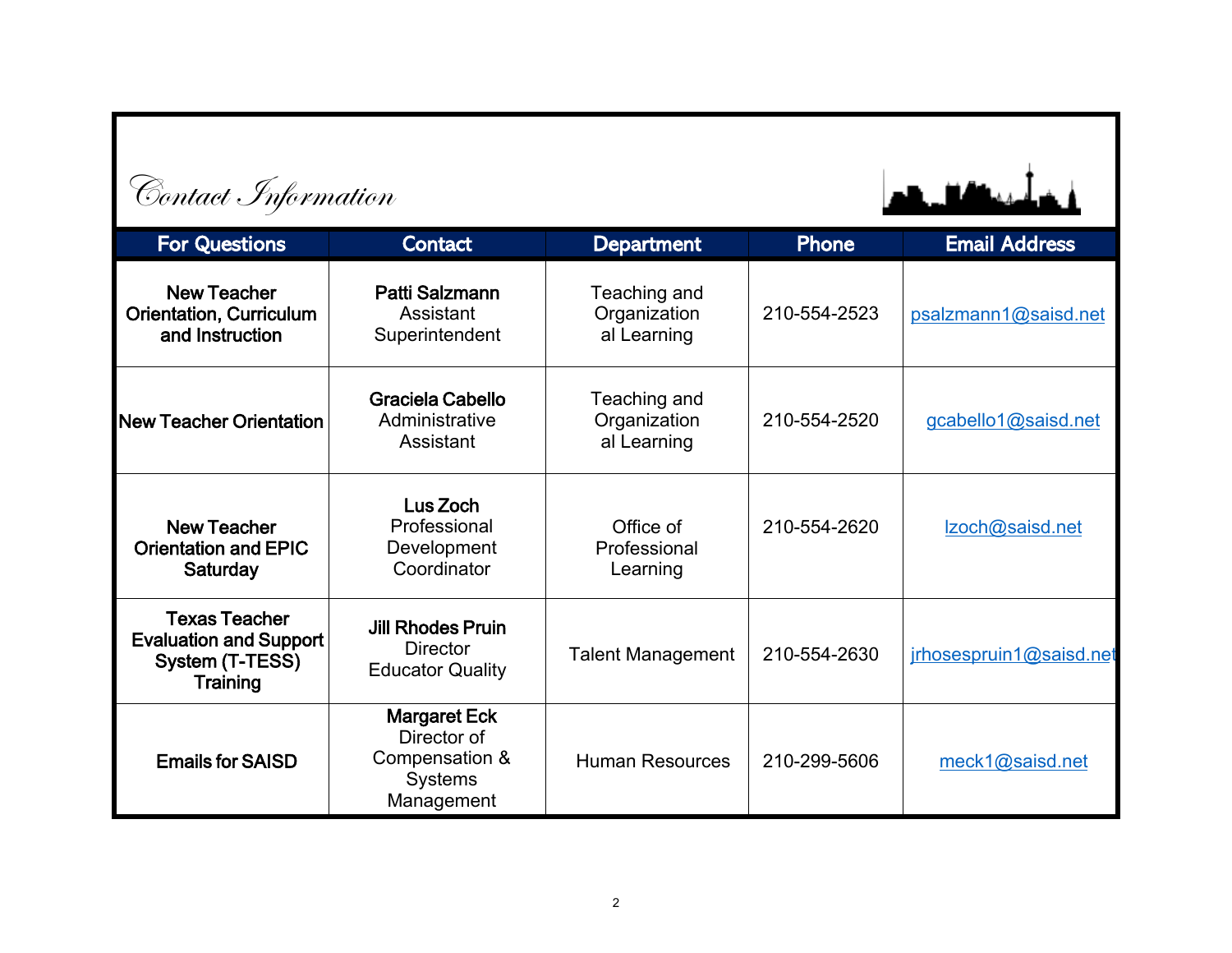| Board of Trustees and Executive Staff                                                                                                                                                 |                                                                                                                                                                                                                                                                       |                                                                                                                                                                                                                                               |
|---------------------------------------------------------------------------------------------------------------------------------------------------------------------------------------|-----------------------------------------------------------------------------------------------------------------------------------------------------------------------------------------------------------------------------------------------------------------------|-----------------------------------------------------------------------------------------------------------------------------------------------------------------------------------------------------------------------------------------------|
| <b>Board of Trustees</b>                                                                                                                                                              |                                                                                                                                                                                                                                                                       | <b>Executive Cabinet</b>                                                                                                                                                                                                                      |
| Patti Radle<br>President                                                                                                                                                              | Pedro Martinez<br>Superintendent                                                                                                                                                                                                                                      | Qarry Garza<br><b>Chief Financial Officer</b>                                                                                                                                                                                                 |
| Arthur Valdez<br><b>Vice President</b><br>Debra Guerrero<br>Secretary<br>Steve Lecholop<br><b>Trustee</b><br>, James Howard<br><b>Trustee</b><br>Christina Martinez<br><b>Trustee</b> | Dr. Pauline Dow<br><b>Deputy Superintendent</b><br>of Schools<br>Dr.Matthew Weber<br>Deputy Superintendent<br>of Talent Management<br>Willie Burroughs<br><b>Chief Operating Officer</b><br>Mohammed Choudhury<br><b>Chief Innovation Officer</b><br>Theresa Urrabazo | Toni Thompson<br>Associate<br>Superintendent of Human<br><b>Resources</b><br>Tiffany Grant<br><b>Chief of Staff</b><br>Patricia Holub<br><b>Chief Technology Officer</b><br>. Jose <sup>'</sup> Euriel<br><b>Police Chief</b><br>Leslie Price |
| `Ed Garza<br><b>Trustee</b>                                                                                                                                                           | <b>Executive Director of</b><br>Accountability,<br>Research<br><b>Evaluation &amp; Testing</b>                                                                                                                                                                        | <b>Chief Communications</b><br>Officer                                                                                                                                                                                                        |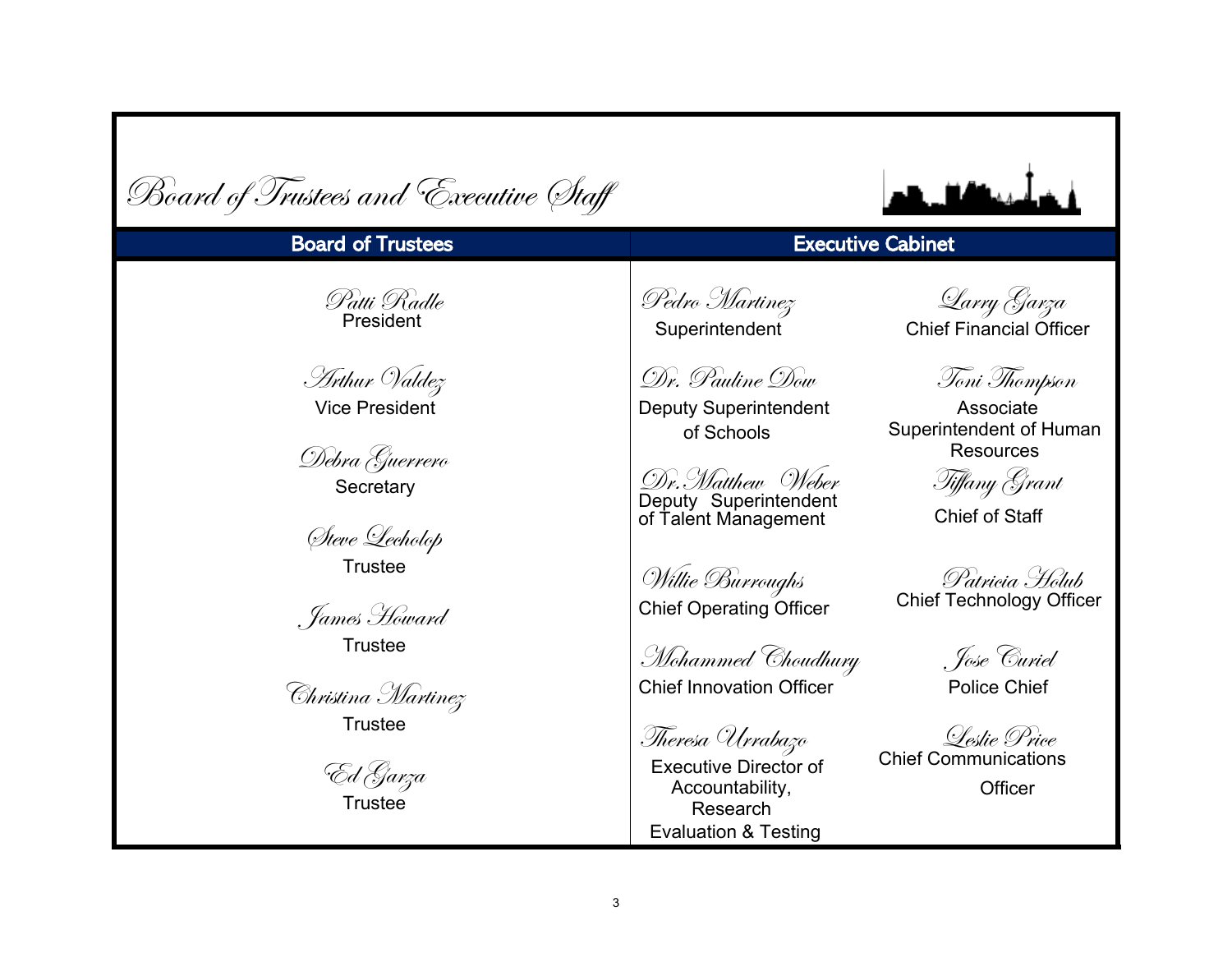| Educators Providing Innovative Change |             |                                  |                                                                                                                                   |
|---------------------------------------|-------------|----------------------------------|-----------------------------------------------------------------------------------------------------------------------------------|
|                                       |             | <b>Schedule 2018 - 2019</b>      |                                                                                                                                   |
|                                       |             |                                  | EPIC Saturday professional development is offered free to teachers on the following Saturdays:                                    |
| August 25                             | September 8 | October 20                       | February 9                                                                                                                        |
|                                       |             | Session topics and times vary.   | Please check the District's professional development system, Performance Matters, for additional course registration information. |
|                                       |             | https://saisd.truenorthlogic.com |                                                                                                                                   |

Click on the link to complete the New Teacher Orientation Survey: [https://goo.gl/forms/3FOTmTpnnci0](https://goo.gl/forms/3FOTmTpnnci0Y70h1)Y70h1